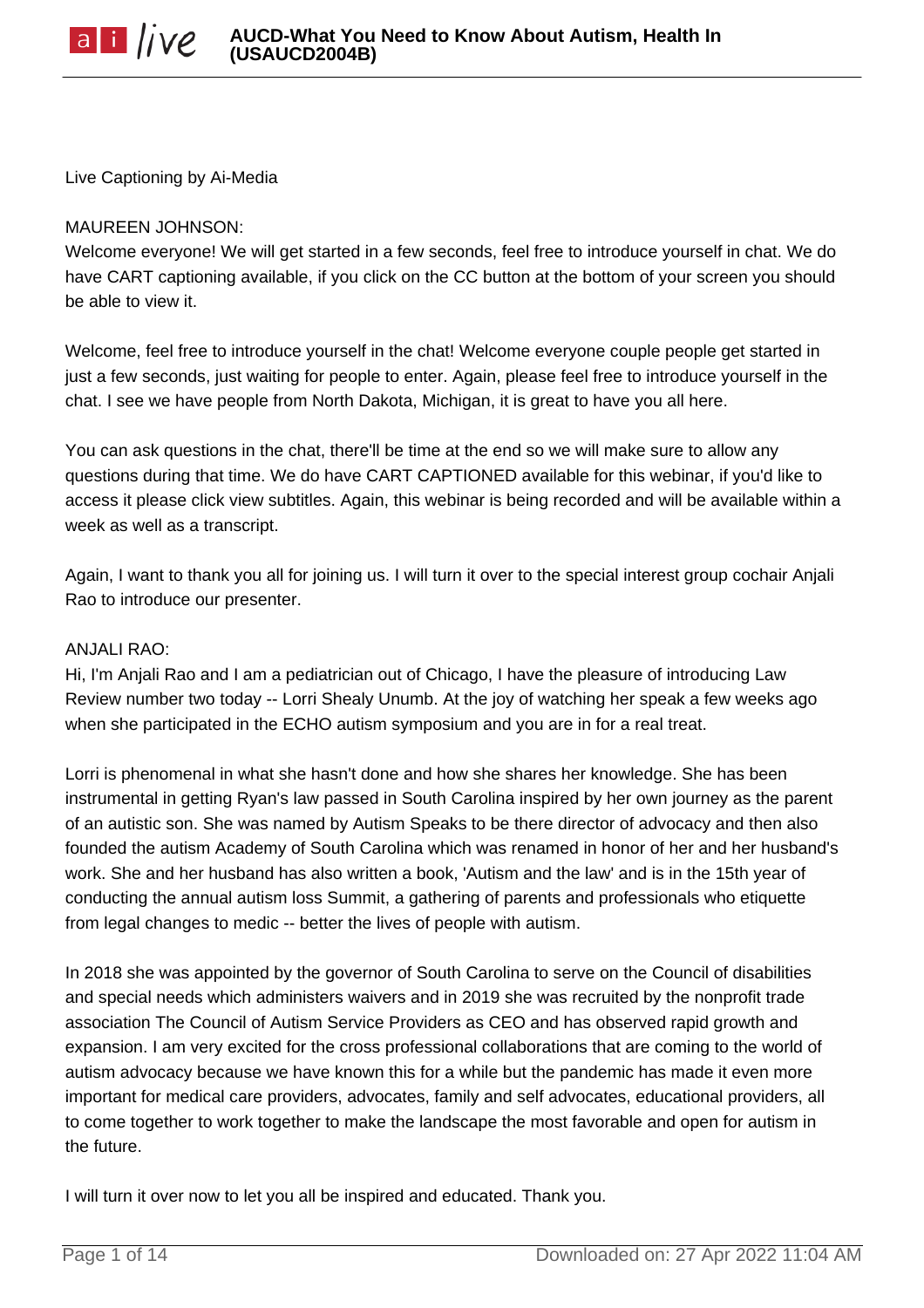## LORRI UNUMB:

Wow, thank you so much! That was a generous and gracious introduction and I received the petition to speak to all about what you need to know both of them, (mental health parity. This is pretty much everything I'd only just mentioned you captured visually, this is my whole autism background.

I had a different professional background as a lawyer before autism entered my life but for the last 20 years or so I have been both personally and professionally on and off since majority -- and autism journey. I will speak about that how it leads into health insurance and mental health parity issues related to autism.

The most important part part of the 20 year journey is the diagnosis of my firstborn child with autism at approximately 22 months of age, we were living in Washington DC. I barely knew what autism was when Ryan was diagnosed with a landscape was considerably different back then, it wasn't as much of a household word as it is now.

I certainly didn't know about the therapies that the diagnostician recommended my son have when he was diagnosed. But I committed that I was going to research and learned all I could about autism and I committed that I was going to follow the doctor's orders and get him whatever therapies they recommended.

He was triple diagnosed at Johns Hopkins, Georgetown, (unknown name) Medical Center, had been on waiting lists to try and get eight appointment is probably many of you understand. We got the diagnosis of the second and third and they all said he had classic autism.

They all recommended ABA for Ryan. They also recommended some speech and OT. Again, I didn't know anything about any of those therapies, I certainly didn't know anything about ABA. I committed I would get it for him, and I like it maybe many of you, I know their parents on here, I don't know how old your children are.

At the time right was diagnosed in 2003, health insurance coverage for autism therapies and particularly for ABA was unheard of. Where we live, we actually lived in Northern Virginia, we couldn't find insurance to pay one penny of his ABA. We could find coverage for speech and OT but of course because he was two we could also get early intervention services covered through the state.

But we couldn't get financial service at 40 hours per week. That was the one that became the focus of my efficacy because it was financially crushing of course to try to pay for 40 hours a week of ABA and not have any assistance from the state, from any program, or form the health insurance we had been paying for our whole working life.

That struck me the wrong way, but I won't tell my whole personal story but I imagine it is familiar to many of you and you are probably somewhat familiar with the health insurance coverage landscape. There was in fact come at that time, only one estate that had passed a law requiring health insurance coverage for evidence-based treatments for autism. That was Indiana.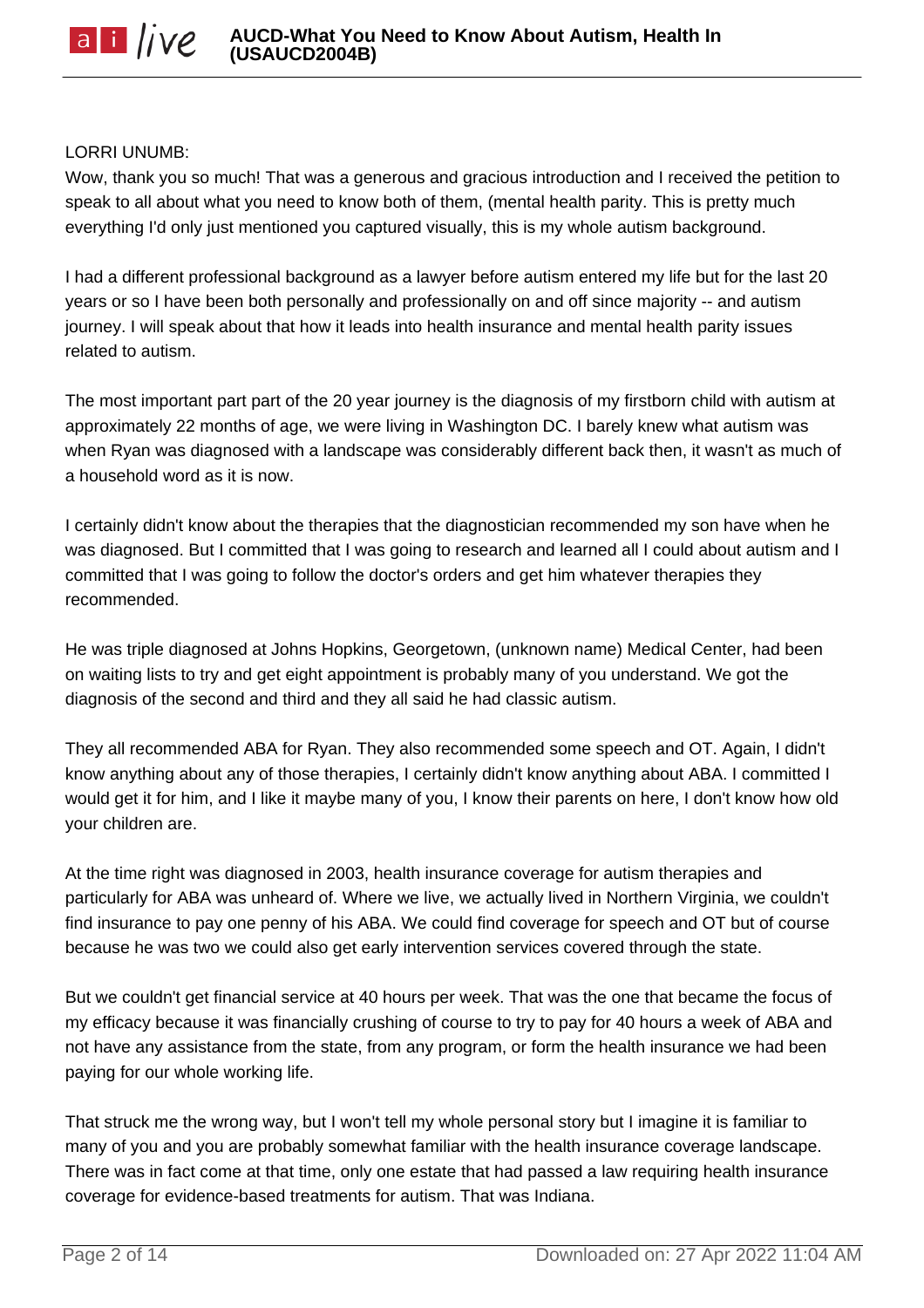But the Indiana law had not unfurled properly in 2001. It was on the books, but it wasn't working. It took several more years and families to challenge it before it actually works. When I worked at autism speaks at A map of the United States on the wall in my office and I would color a state green on the map whenever they passed a law that required meaningful coverage for autism therapies and treatments.

This is what that's mapped look like in 2001, of course since before I was maintaining the map but this is what looked like 2001. Here's 2002, 2003, 2004, 2005. You can see that there's absolutely no progress. One time I was a showing at this and someone raised their hand and said "excuse me, your picture is not changing."

I am very aware of that! There is no progress whatsoever for years in terms of requiring insurers to cover autism. Here's a 2006. As

Communications -- Anjali mentions we moved back to South Carolina and I wrote legislation to cover autism care in 2007, that created quite a firestorm because unlike the law in Indiana, which passed more quietly, the law in South Carolina was highly debated for two years and hopefully debated. People heard about it all over the country into families started saying "we want to encourage - insurance coverage in our states."

It was a catalyst, Ryan's love is a catalyst for the rest of the country to address legislatively the lack of insurance coverage for autism. Texas passed a several mandate that same year. In 2008, five more states passed autism insurance mandates. That is the year I joined Autism Speaks and Autism Speaks really invested very heavily by hiring lobbyists in various states to pursue this and by hiring professional staff, myself included, to pursue insurance coverage for those who want to access ABA.

In 2009, seven more states passed legislation. In 2010 eight more states up to a total of 23. In 2011 six more states for a total of 29. In 2012 we are up to 32 states. 2013, 34, 2014, 38, 2015 43, 2016, 44, 48, and finally in 2019 the 50th state addressed the lack of coverage for autism insurance reform. For autism insurance coverage.

It is quite a journey, I could obviously give a whole webinar, more than an hours worth on the journey to passing autism insurance legislation in all 50 states. But I just wanted to start with that little bit of history so that you will understand how the coverage came to be and we are going to talk a lot about the gaps that still exist in the coverage at the problems with the coverage.

It was a Herculean effort to ensure that there is some coverage all over the country but there are still lots of problems and that is where mental health parity law can be helpful. When you think about if you have a child with autism or you are a person with autism and you are seeking coverage for therapy or treatment and something I want to say on the set is nothing but these insurance laws requires anybody to get coverage or treatment.

This is if you want treatment and financial assistance with it. There are three questions to ask yourself, "is there coverage for the treatment or therapy that I am seeking coverage of? Does the coverage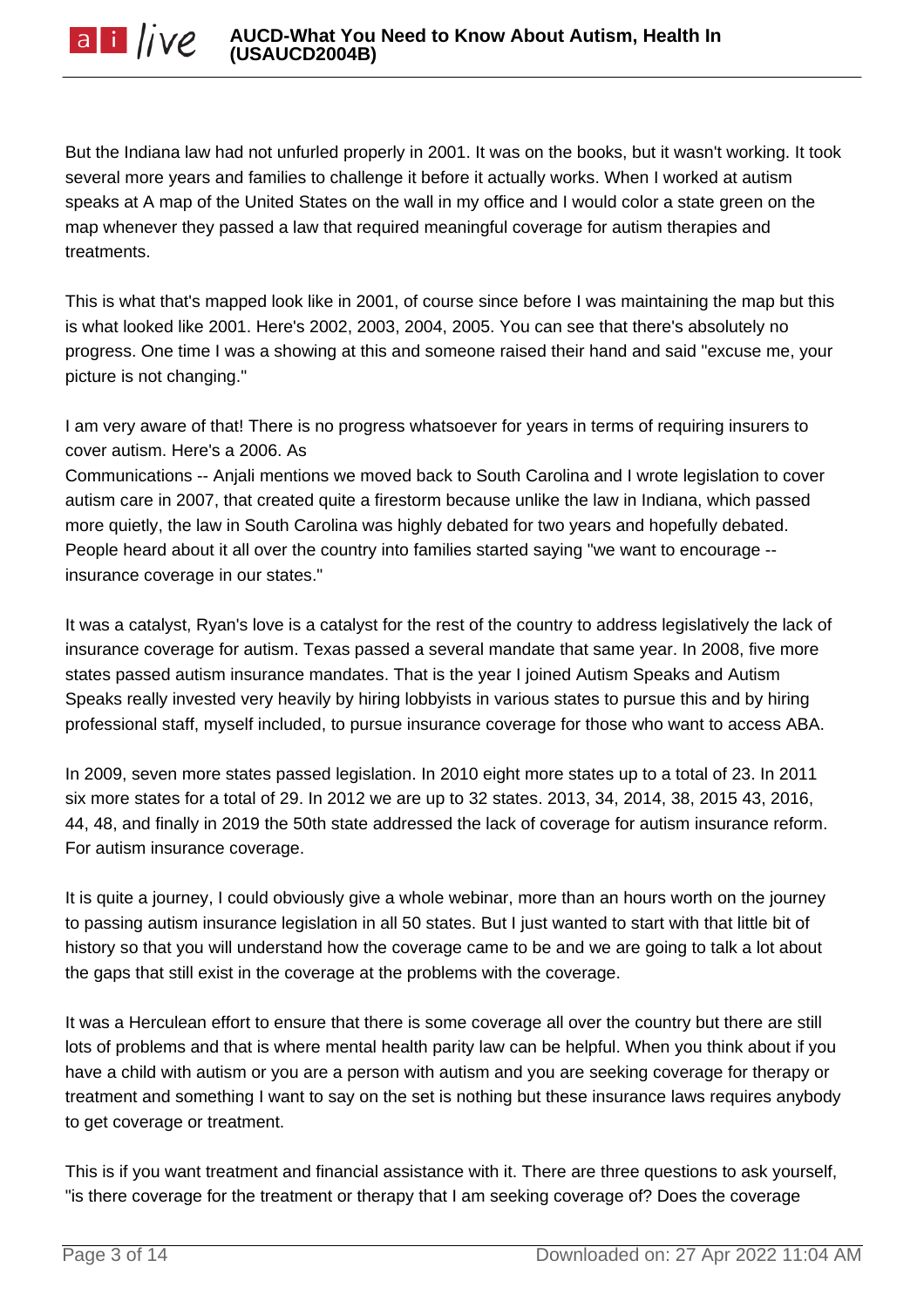exist? Is it required by law? Is the coverage is sufficient? Or is it somehow kept restricted? Are the insurance companies providing the coverage in a fair and comprehensive way? Or are you still trying to fight tooth and nail to actually get the coverage that is because of -- required by law?"

That green estate map, even to solidly green now with all of the 50 states should be 50 shades of green because the coverage varies pretty dramatically from state to state. Some of the laws have – talk about the gaps right here. The various laws have gaps and caps.

By a gap I mean certain types of insurance have to cover autism treatments or therapies, but other types of insurance don't. That might be for example if you have a large group policy, the law of your state requires coverage but if you have a small group policy it doesn't. Those are gaps that still exist in the insurance laws.

Also, there are caps uncovered. Depending on your state the law might say that you can get behavior therapy up to \$36,000 per year. They have imposed a dollar cap in the statute. These restrictions can also be problematic.

This is an internal representation. This is not usually show people, but also on my wall I kept with I called the state grade in addition to the green estate map. It shows the more granular fashion, if you look at the top you can see every state and then I have doubted the side all of the different types of health insurance policies and whether coverage exists in that type of policy.

For example, if you look at... This grid is a few years old by the way, don't keep up to date. Alaska's second estate on here. In Alaska, there is coverage if you have a large group plan. Covered with a small plan or individual plan, but at least at the time I created the grid if you were a state employee it was not covered.

There was coverage if you had a qualified health plan under the affordable care act and at that time there was not coverage for individuals on Medicaid. There is now. You can see that it is not just a matter of "does your state have it or not have it?" You have to examine it granular fashion and look at the different types of health insurance people may have.

Ryan, this is Ryan in 2017, I hate to say that Ryan's law in my own state of South Carolina still have gaps in it. When the law passed in 2007, the South Carolina legislature was trying to be cautious and just did their toe in the water. They required the coverage for all estate employees the required coverage for everybody who has a large group plan but they didn't require it for people to go out on an individual plan just for herself. Or for people who have a small group plan, if your employer has fewer than 50 employees then that is a small group plan.

That coverage it still doesn't exist to this day in South Carolina. If I had time to go and challenge it under mental health parity law I think we would prevail but it is not something I have had the chance to do yet but we will talk about it just a minute.

Let's talk about mental health parity law, the mental health parity law is a really strong law that can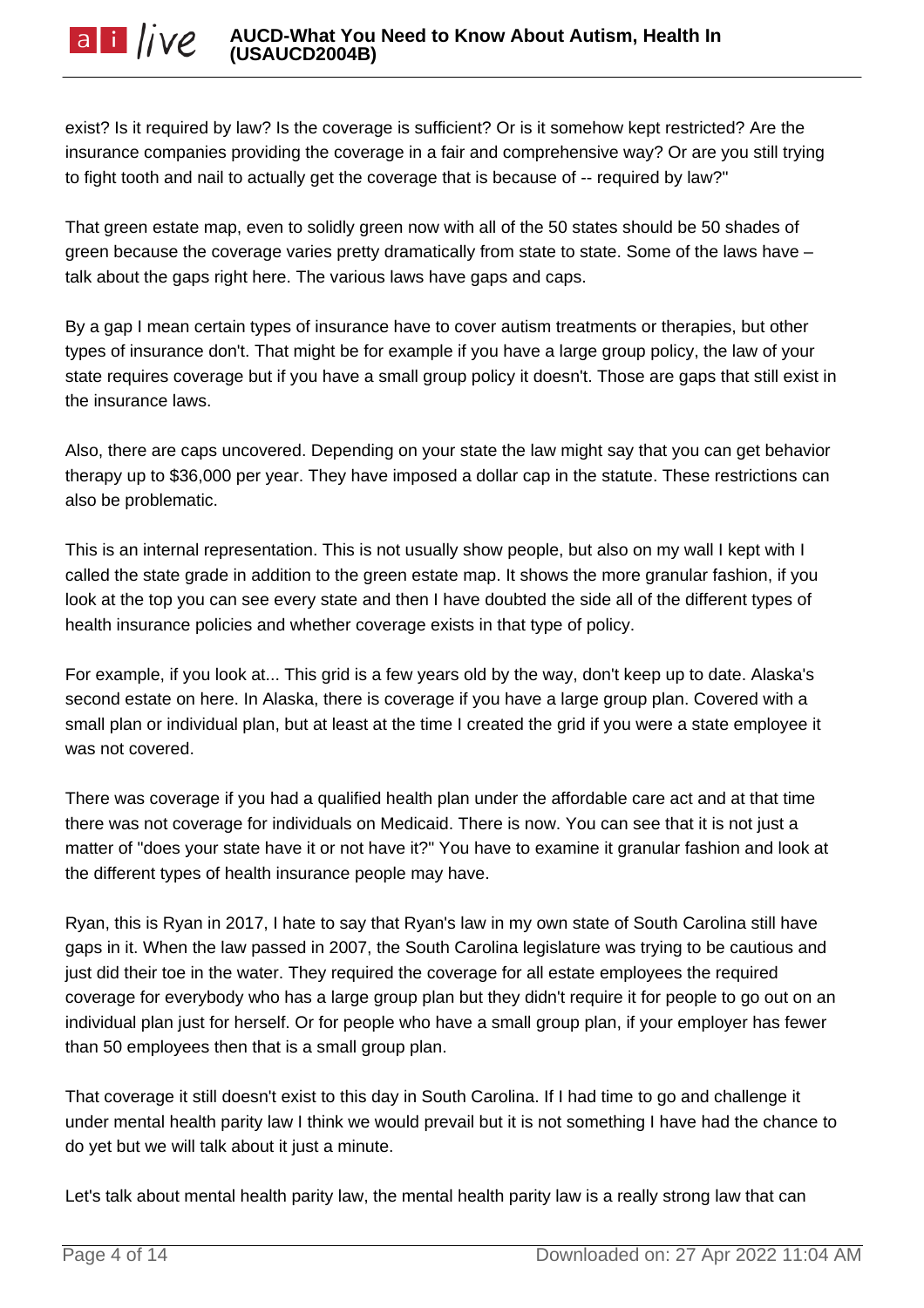help people with autism in a number of ways across a number of fronts which we will talk about here. The basics of mental health parity law are that insurance companies cannot limit mental health coverage or addiction coverage more then they limit medical and surgical coverage. OK?

Historically that might sound obvious but historically it would be very typical to have a health insurance policy that is let's say you have a 90/10 policy for the health insurance pays 90% and you be 10% coinsurance or co-pay.

You select what you consider to be a 90/10 policy and that is what you are told, they pay 90% and you be 10%. But if you go to get treatment for any mental health or substance use problem the insurance will pay at 50% and charge you 50%, and that was legal.

I remember when I had this policy I thought what the heck? Why are you paying it at 50%? I remember taking Ryan for a check up when he was two and my insurance paid for his check 50%. I called them and said I have a 90/10 policy, why are you only paying 50%?

"It is because of the autism attack on his file." Anyways, that was legal. Before parity laws, insurance companies could just decide some of the percentage they are going to pay for mental health clients. That is what mental health parity laws generally prohibit.

Some of you might be thinking that autism is not a mental health condition but for legal purposes it is. For disparity analysis, because it is a DSM diagnosis, it is a mental diagnosis for these purposes.

We'll talk about a handful of different laws, have expressly on a timeline here. Some of them overlap and some of them span a number of years, but this will give you a general idea of what we are going to talk about. The first law I want to talk about past Congress in 1996 and I want to say that this was the first nationwide federal mental health parity law.

The federal mental health parity act went into effect in 1998 carpeted health plans from sending - prohibited health plans from setting annual or lifetime dollar limits on enrollees mental health benefits that are lower than any such limits on other medical care.

The other thing they would do is see that you have \$1 million lifetime limit. Maybe your client has \$1 million lifetime limit, but then set a different limit for mental health care. Maybe it would be \$100,000. This law that passed Congress said you can't do that, you can't set either a lifetime or annual dollar limit that is different from other benefits for other physical, medical, surgical benefits.

It was very hard for Congress to get this law passed in 1996. A lot of people particularly in the insurance industry, people were highly against it. They said it would drive the cost of insurance up too much. Congress, just like I said the South Carolina legislature tiptoed in 2007, 1996 Congress tiptoed in and so this federal mental health parity requirement did not apply to employers with fewer than 50 employees.

Again, a small group exclusion. Here's an important parity law, it offers some good benefits but it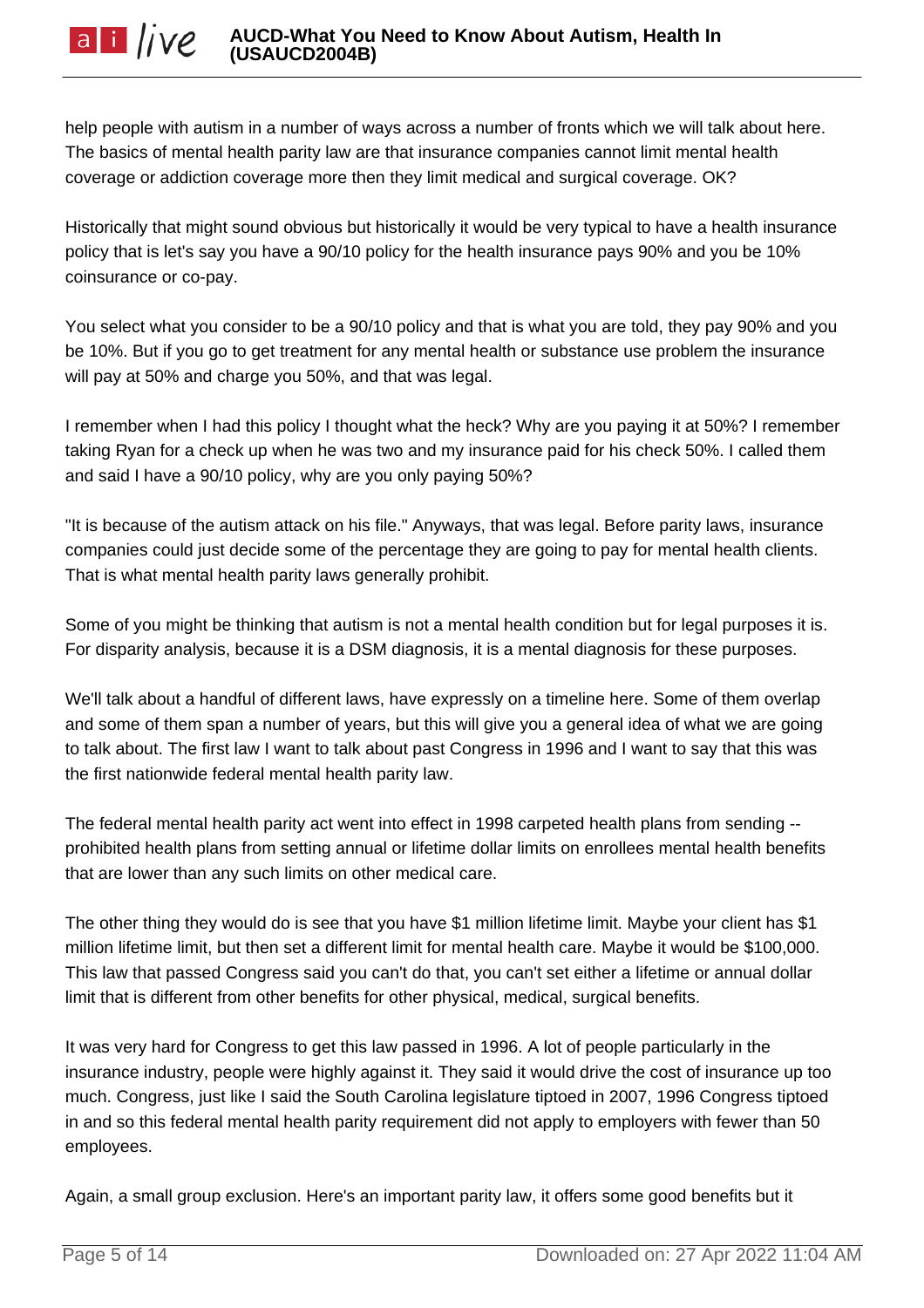doesn't apply to all different types of health insurance. Further, the health plans are pretty smart. When this went into effect in 1998 they just changed their policies.

Instead of having an annual dollar limit they would impose a limit or how many sessions you get. Perhaps you get 30 sessions per year of OT. Or hospital length of stay, maybe you can only be there for three days. They responded to this requirement for parity by just creating other particles - protocols.

A number of states were frustrated by the way that insurance companies responded past their own state mental health parity laws. Some of this was well before 1996, it took 30 or 40 years for all of the states to pass mental health parity laws. Actually, I'm not sure if all of them ultimately did. I think that they did.

But, for example, here is California passed a mental health parity law of their own and it just said that we want to be a little bit more perspective -- prescriptive about what we will cover. We don't have to read all of this, but I want to share the collective states around this time went in and passed their own mental health parity laws.

I remember, this is a total aside, but in South Carolina I was just starting to get active in autism advocacy. One of the first times I went to the legislature, I believe this was 2005 or 2006. The autism community was at the legislature – I shouldn't say the community, some fraction of the community was legislature lobbying to be excluded from South Carolina's mental health parity law.

I remember ...

Somebody from the autism Society saying "our parents don't want autism to be called a mental health condition." I thought, are you crazy? Don't worry about what it is called, this law provides all kinds of protections to people who are dealing with the autism diagnosis and have health insurance. Why would you lobby to be excluded?

But they did and lobbied successfully. In South Carolina, the mental health parity law does not include autism as one of the coveted diagnoses. You can see in California, it does include autism under the DSM. Most mental health parity laws don't go through and list a set of mental health conditions. They refer to the DSM.

Anyways, that's what was happening and that time. 2008, Congress came back with a much longer parity law and this is what he wants to talk about. The well stone (name) Mental health parity and addiction equity act of 2008.

Congress basically had 12 years to see how the insurance companies had reacted to the last mental health parity law and said they would be stronger. If they're going to take away dollar limits but impose visit limits people like stronger language. Basically in a nutshell, this law which people call MHPAEA restricted financial limits or visit limits.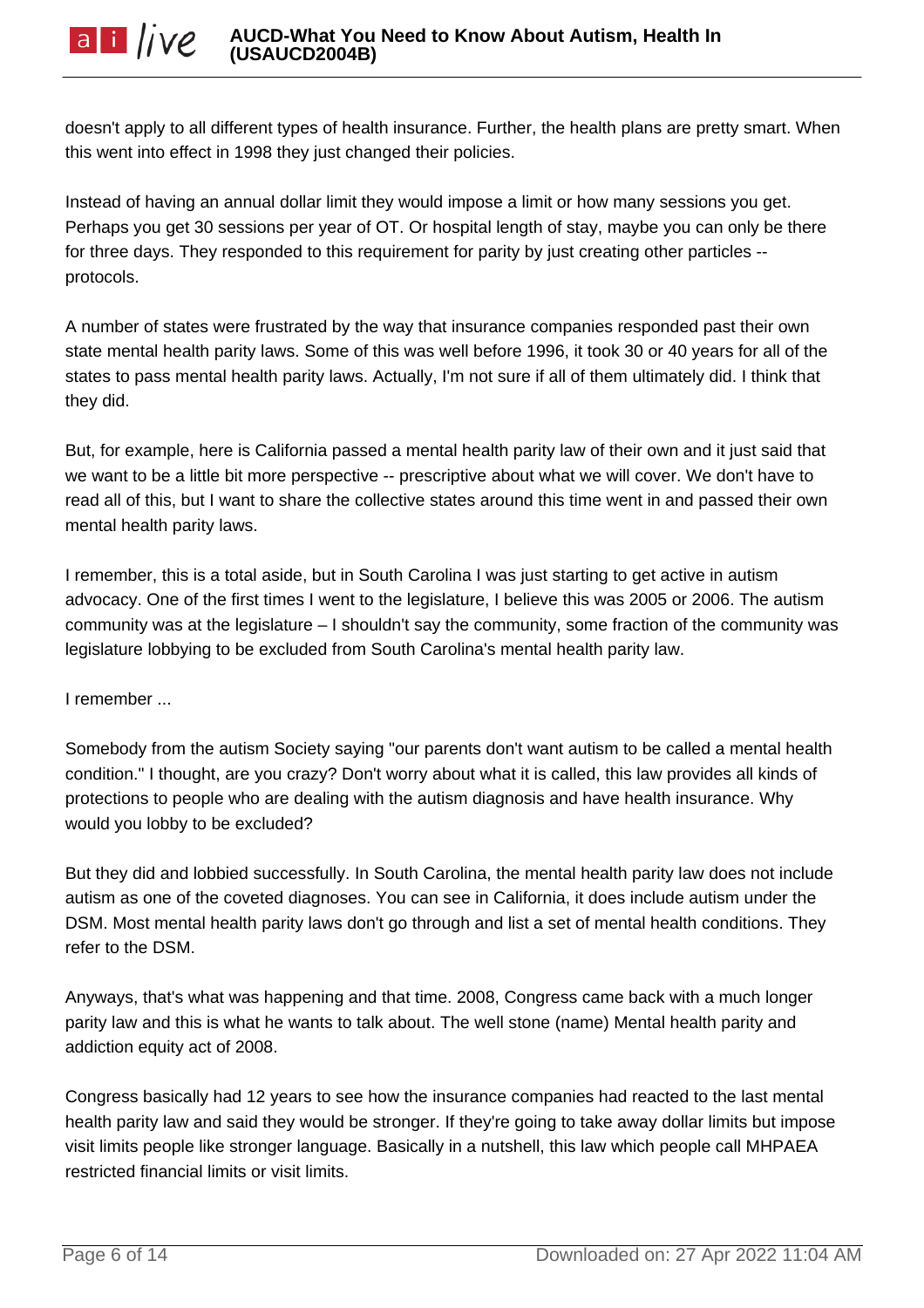So, it didn't just say annual or lifetime dollar limits, it said that you can't put any more restrictions financial requirements or any more restrictive treatment limitations on mental health conditions. A much stronger law and taken it very difficult to get past. A lot of compromises. For example, this law also when it passed in 2008, did not apply to the small group markets.

This protection against discriminatory limitations on mental health applied to large group plans but not for small group plans when is passed in 2008. Let's break down a little bit more about what actually prohibits. As I said, there are two catchphrases. The insurance companies cannot apply or impose disparate or more restrictive financial requirements or treatment limitations. What is meant by financial requirements?

It is not so hard to understand, that would be like co-pays or deductibles. You can't have a \$1000 deductible for physical health and a \$5000 deductible for mental health, it is all the same. Treatment limitations is broken into two categories. You can't have, or they can have disparate quantitative treatment limits were nonquantitative treatment limitations.

Quantitative treatment limitations, again are a little easier to understand because quantitative basically needs numerical. If you can count it, then let me be a quantitative treatment limitation. An annual dollar limit would be prohibited there. This also prohibits nonquantitative treatment limitations, or NQLs and they're all kinds of conversations about what a prohibited nonquantitative

Like a network requirement, you can't have different network requirements in your mental health sphere then you have for medical and surgical. You can't have different necessity standards that are developed in a different way.

For example if you get a heart claim for a medical surgical side, you reviewed the medical necessity of using a cardiologist. Then if you get a claim for speech therapy on the mental health site for autism you need to use a speech therapist to review the claim, not an orthopedist or cardiologist.

That would be applying a different standard because the standard a sense of the medical surgical side is that they will have an expert in that field reviewing it for medical necessity. That gives you a sense of the kinds of protections that the current federal mental health parity law offers in the autism field. You can't have more restrictive co-pays, more restrictive deductibles, network requirements, preauthorization requirements, that sort of things.

The three questions. "Isn't that coverage? Is the coverage sufficient? Are the interest was providing the coverage any fair way?"

The parity laws cannot assist on all three fronts. So, when I was working with Autism Speaks and traveling the country trying to pass these autism insurance mandate laws, in certain states that was a really – in all of the states it was very difficult. But in some it was insurmountable.

I remember going to Idaho is being told the legislature, there is no way that they will mandate coverage. They do not believe in telling a health insurance company what it must cover. It is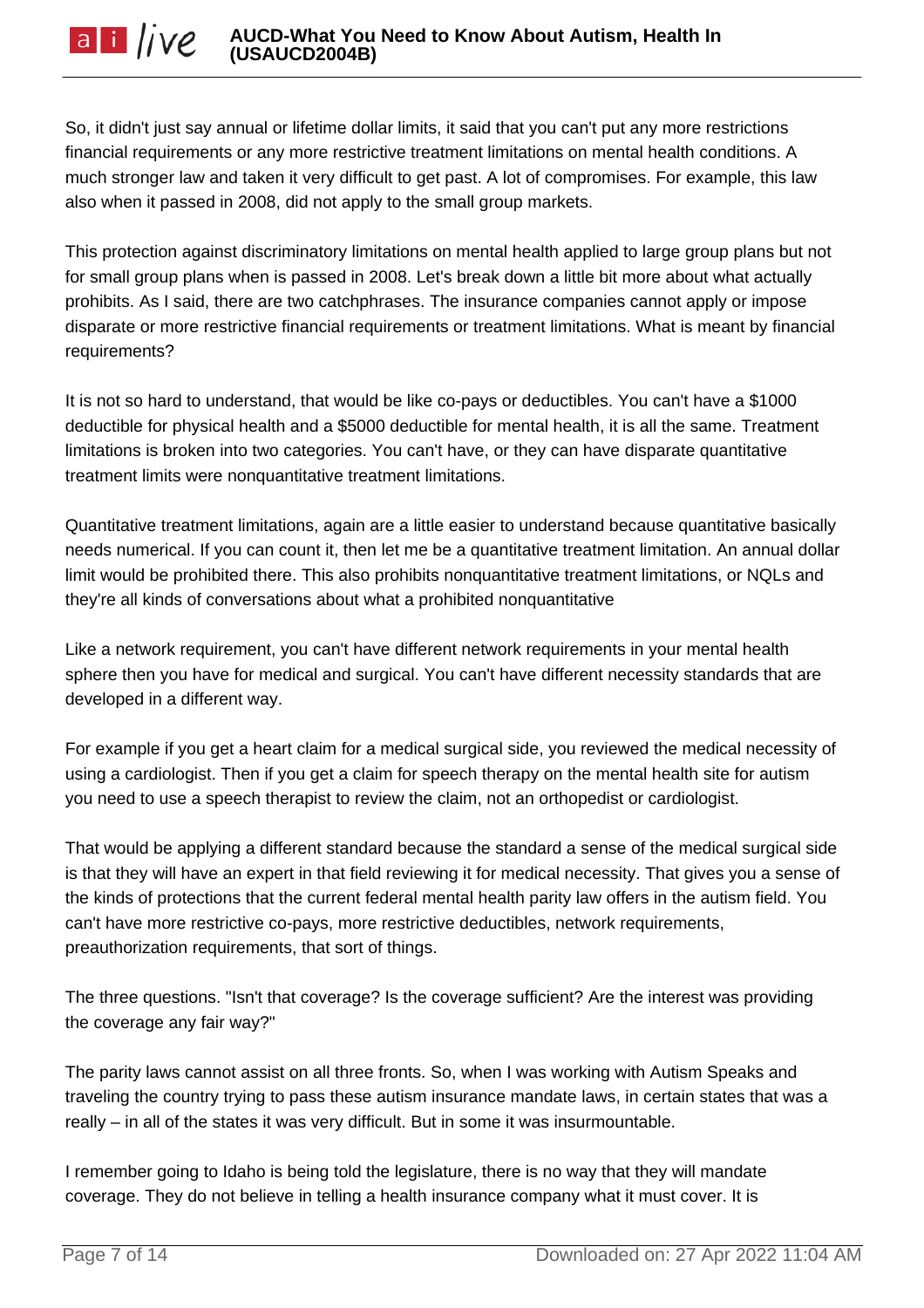philosophically against what the legislature believes is an appropriate role of government. They said I might as well go home because they would not pass it.

I didn't want to go home and I want to figure out a different way. I went to meet with the insurance Commissioner in Idaho, a man by the name of Dean Cameron who is a very intelligent ...

And perceptive. I explained that there were families in Idaho who has children diagnosed with autism trying to get treatments and therapy and their insurance will pay for it. Is that how you want Idaho to function? These people pay for health insurance, he was Verzi pathetic. He said "let's work together and figure out if there is some kind of bulletin I can issue to require the coverage because we know that the legislature won't do it. They won't inundate it."

We went to the mental health parity law to say that they cannot discriminate against autism by excluding coverage for the primary treatment when you don't exclude, and you don't exclude coverage for the primary treatment of heart disease. So, we used this mental health parity law to help him find the authority to direct insurance companies in Idaho to cover oxen -- autism.

I was thrilled he could step out that way but he really wants to find the solution. I quite agree that the federal mental health parity law gave him the jurisdiction and power to do that. So, there is coverage in Idaho now. That was in April 2019 when he issued the bulletin at the North Dakota insurance Commissioner, I was also meeting with at the same time, and he issued a similar bulletin in July 2018.

In both of the states and that is actually the same way Tennessee ended up getting coverage, it wasn't a law that stepping past the legislature, it was a bulletin issued by the insurance department ...

Another example of using mental health parity law to create the coverage, this is an ABA case where a big corporation had a plan they funded himself, self-funded plan and United healthcare administered that plan. That plan, it didn't have a cap on ABA, it has an outright exclusion and the family at the heart of this case Doe wanted their child to have ABA.

They sued United healthcare and said "you cannot just out right exclude ABA in your policy if you purport to cover autism." The court agreed with them. I know this is a lot of text and I apologize.

If you look at the top, A2, it says "plan shall ensure that the treatment limitations applicable to such mental substance use disorder benefits are no more restrictive than the predominant treatment limitations applied substantially all medical and surgical benefits covered by the plan. And there could be no treatment limitations applicable only to a mental health condition."

The actual policy in this case for this corporation, it's basically says that under mental health "for mental health, neurobiological autism spectrum disorder there is an exclusion for intensive behavioral health therapies such as ABA for autism spectrum disorder."

The court looked at this and says that this outright exclusion creates a separate treatment limitation that is applicable only to services or mental health conditions. Therefore, it violates the parity act. That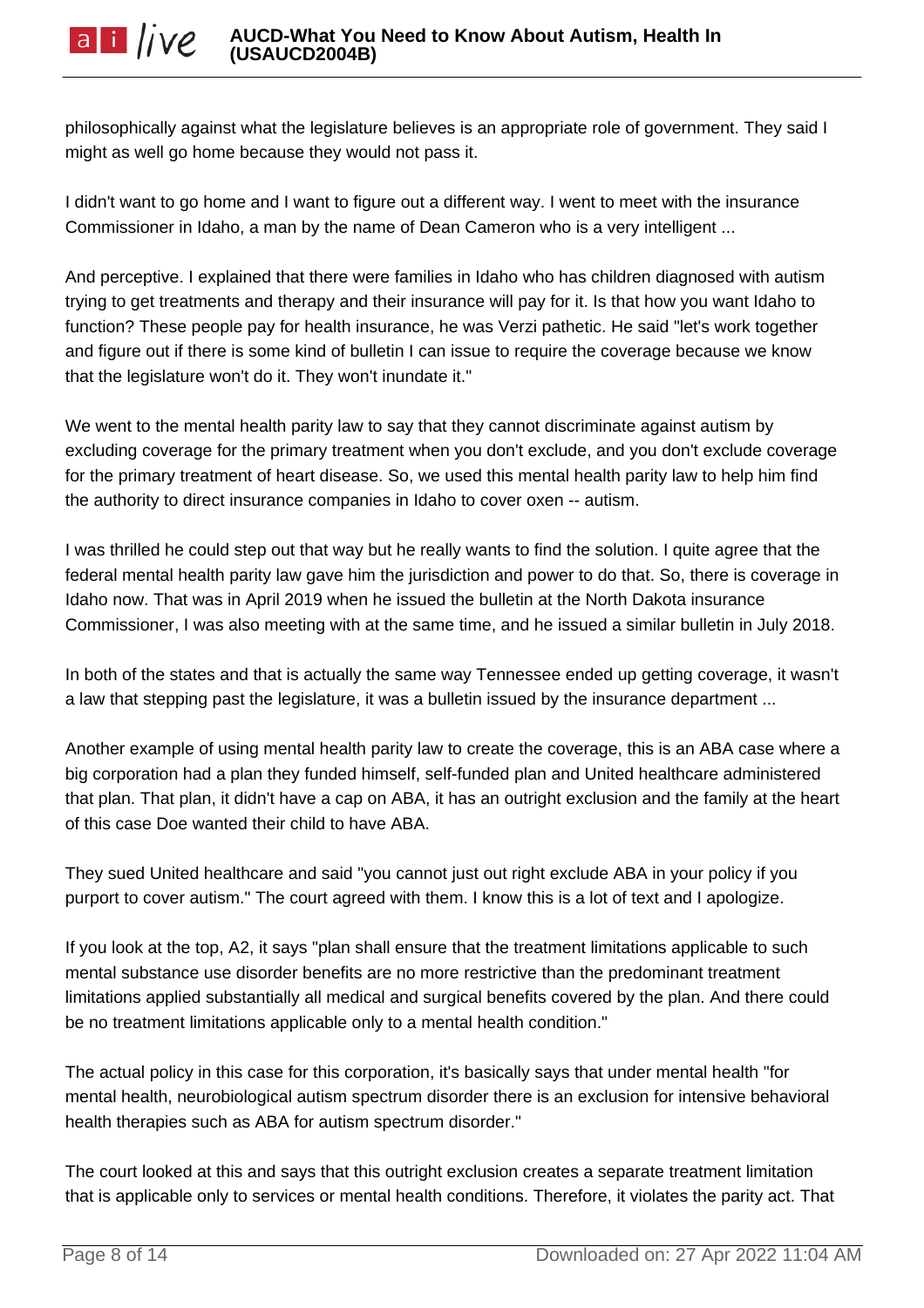is the core of that decision, it is a huge victory for the autism community.

OK, I also sent to mental health parity law can help with the second question regarding whether the coverage is sufficient. Maybe in your state stops at a \$30,000 cap. Those would be quantitative treatment limitations. Remember I said you can't have disparate limitations either quantitative or nonquantitative? If a state insurance autism mandate caps coverage based on age or the dollar amount, that would either filing a financial requirement for a quantitative limitation.

A lot of estate autism coverage mandates, if you cover the code and read the book it still says, in South Carolina it still says that coverage stops at age 16. But that is not applied at all because of the insurance companies are aware it violates mental health parity law. They also do not apply the \$15,000 cap that appears on the book.

If you find a policy that the coverage is capped it is easy to challenge, write a letter to the insurance company and says that the restriction violate the mental health parity law ...

And you will win. If you have a policy where mental health care applies I think you will bring in that dispute. The third question was "our insurance plans providing the coverage in a fair and conference of way?" That one gets more difficult, just one thing to say that they have the coverage and maybe they have it for age or, or just only for six months and then they decide it is not medically necessary because the child is not making enough progress making too much progress or all of these different regions -- reasons for denying coverage.

Or maybe it is in a school setting, community setting, home setting and they restricted to one type of setting. All of these restrictions are "mental health parity law can really help with. Most likely they are not limiting at the place of service for let's say diabetes. Can you not get the shot that you need while you are in a school?

I doubt there is a restriction like that of diabetes.

## GYASI BURKS ABBOTT:

Can ask a question? Someone was asking This is only for children. I think you suggested that with the ages that it is not only for children.

## LORRI SHEALY UNUMB:

That's correct. It applies across the board. I speak later about how there are different types of insurance plans at mental health parity law doesn't apply to, I will ensure that you minute applied to anybody if you have the correct plan.

This is where the nonquantitative treatment limitations come in. We have seen a case where someone was treating inpatient therapy into the insurance company says that the cover inpatient therapy only if they have two acute mental health episodes in the last few months.

Do you have to have two heart attacks before you get admitted? There are all of these restrictions that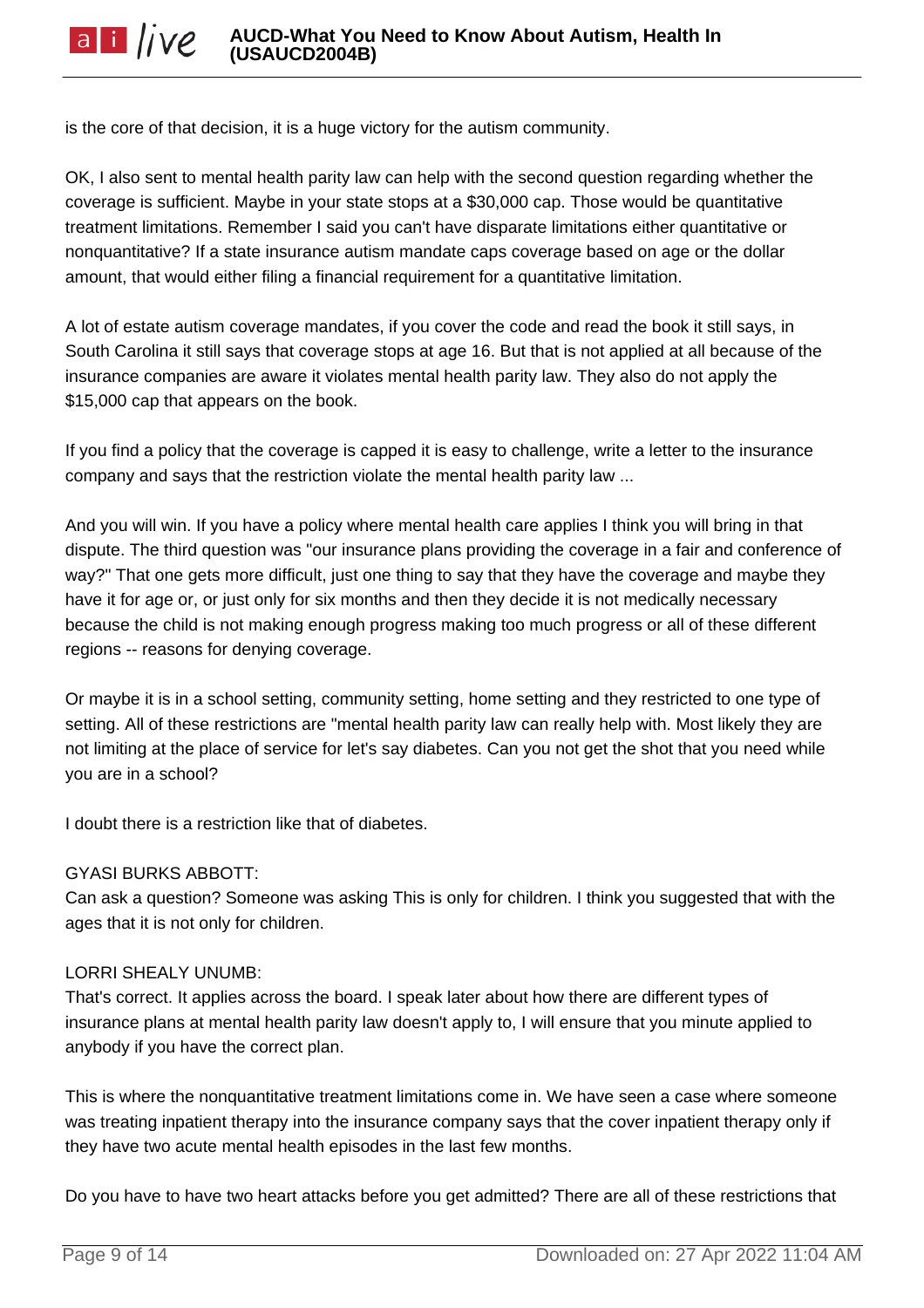don't make any sense. The way that you defeat the event the insurance company and say it is a nonquantitative treatment limitation you are applied only to autism or mental health conditions. That you're not applying it to medical surgical benefits and you cannot do it.

So, just to summarize where we are on current parity requirements. The health insurers cannot charge higher co-pays or limited number of visits or days of her mental health more than they do for physical health. They cannot engage in all of these managed-care practices that are more restrictive for mental health and physical health.

This last one I haven't touched on yet. This just came in the Congress of 2020 budget bill tacked on a line ...

That says USA patient or provider thinks eight insurance companies does dying care because it is applied in a nonquantitative treatment limitation you now have the right to write to the insurance company and say "we want you to disclose all of the nonquantitative treatment limitations you are applying in mental health to autism." I cast the Association that I believe this is been with Harvard and the Kennedy forum in trying to write to all of the insurance companies on behalf of autism clients and to request a copy of all of the nonquantitative treatment limitations so that we can see what the insurance companies have their policies that are causing problems for us.

Perhaps not surprisingly, almost all of the insurance companies have failed to respond or meaningfully. We are collecting that data to present to Congress that even if it is required in 2021 on the best budget bill insurance companies disclose they are not doing it.

I would say that this is an ongoing area of advocacy but a stronger position for our community. I think I have enough time... I will skip over the affordable care act of 2010 and I will come back to it. We talked about the autism insurance mandates which span primarily from 2007-2019.

I want to talk quickly about Wit versus at UnitedHealth which is an important piece of litigation which is not a mental health parity case but it is similar with autism coverage as well. Let's see...

This is Max, not the baby, the older guy named Max. He had a substance abuse problem. He had a pretty serious substance abuse problem that he tried to deal with in a variety of ways. He met with doctors.

He decided to get his life together and seek more serious treatment. I believe you looking for inpatient residential treatment. He had United healthcare and his policy indicated that it would cover inpatient residential for substance abuse issues. But Max sought preauthorization for his residential stay and it was denied.

The insurance company decided, they reviewed his records and decided he did not meet and decided it was not medically necessary despite not he thought it was and his doctors thought it was. So, there was a lawsuit called Wit versus United behavioral health about this kind of denial.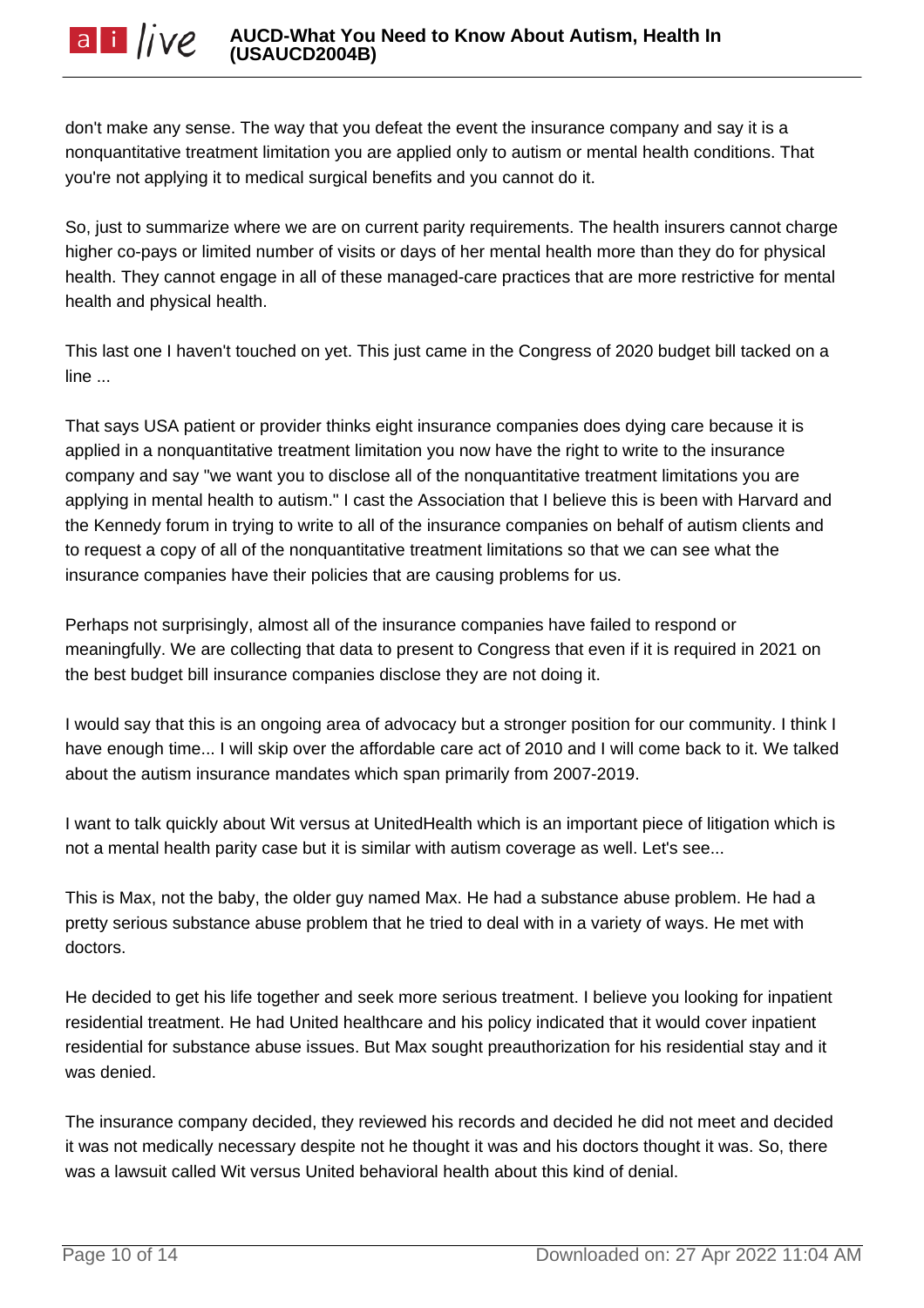There were 11 plaintiffs, some adults and adolescents. All with mental health and substance use disorders and issues seeking intensive outpatient or residential treatment. All of them were seeking some kind of treatment for their substance use disorder and all of them were denied care because United behavioral health decided it wasn't medically necessary.

There were 50,000 class members in that situation, with more than 67,000 claims for coverage that had been denied. There is a firm called Zuckerman Spader that brought this dispute under the ERISA law but it wasn't brought under the mental health parity but it is related.

It was brought under ERISA stating that mental health care -- United healthcare was unlawfully denying claim when it was using its judgment in saying it wasn't medically necessary for all of these plaintiffs. This was the certificate of coverage, basically United healthcare utilized its own level of care guidelines. Do you see the document on the right?

They had this document that guided them on how to make these decisions would authorize and care. These level of care guidelines basically had the effect of... The claimant was united health violated their duty and wrongfully denied claims by using its own guidelines instead of using generally accepted standards of care in the community.

Basically, the claimant was that in this green circle here, you say in your policy you have coverage for residential care, intensive outpatient care, outpatient care but when you apply your own guidelines to authorize claims, you are essentially shrinking that care that you promised in your policy and you are not providing which would have been required if you had used generally accepted standards of care in the community.

In this case there were two questions. What are generally accepted standards of care? Do generally accepted standards of care exist in the substance use disorder community? Again, not an autism case very similar analysis.

On question number one what are generally accepted standards of care? Not really a hard question. They are the standards that have achieved widespread acceptance among the relevant professionals in a behavioral health. Question number two, "Arthur generally accepted standard of care in the substance use disorder community?" Well, the lawyers for the plaintiffs argued that there are generally accepted standards of care and offered the following as evidence.

First, there is a manual called the American Society for addiction medicine criteria which is put out this very large part manual. I have it on my desk. It is called 'Treatment criteria for substance related and co-occurring condition'. There are other documents that showed people who work in medicine is typically rely on these sources to define what are generally accepted standards of care.

The court looked at all of that evidence and basically said that the ASAM criteria are the most widely accepted articulation of the standards of care for how to conduct a comprehensive multidimensional assessment of a patient with substance related disorder, translate into patient treatment needs and match those in need to to the appropriate level of care.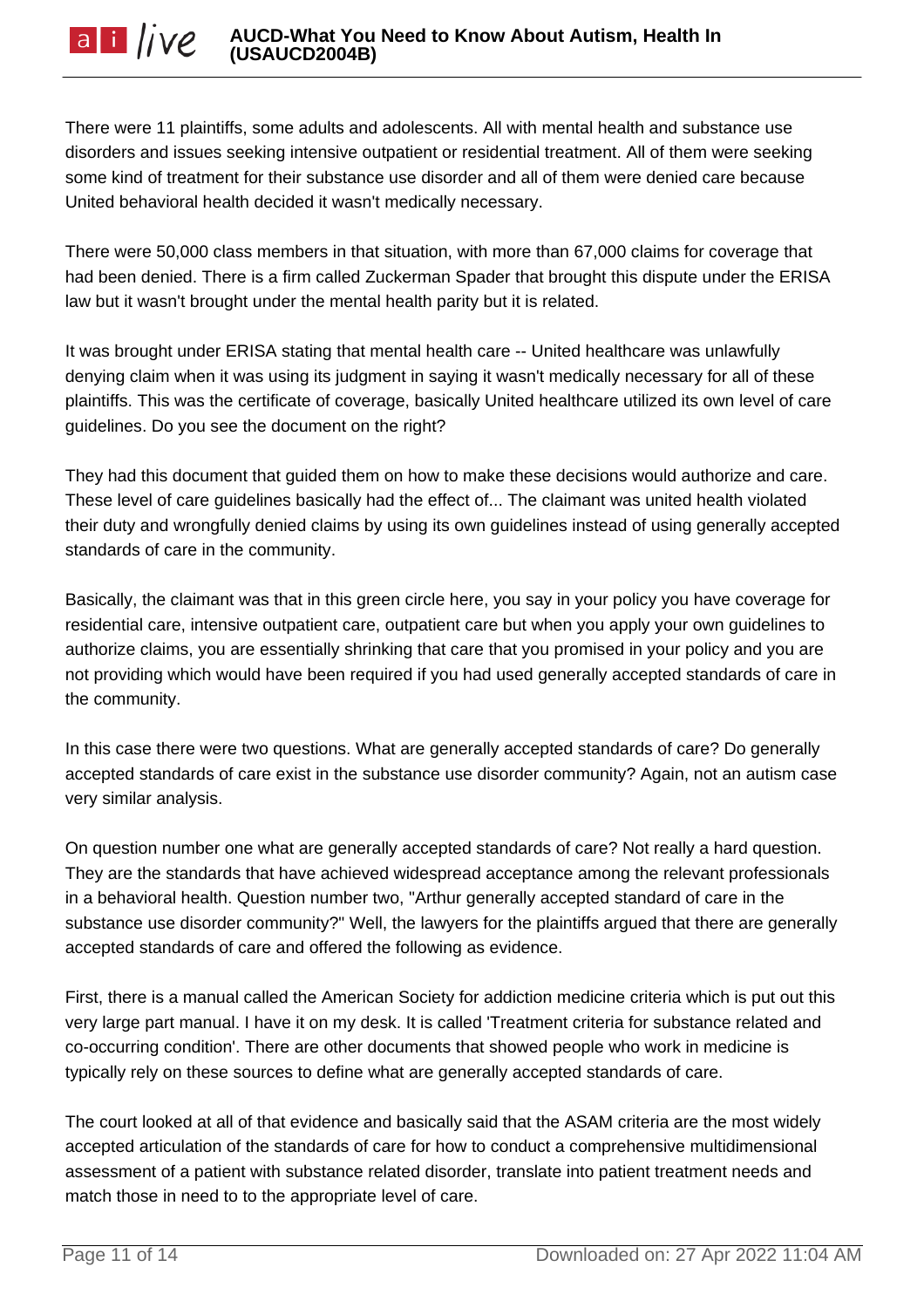The parties agreed that LUCAS was generally accepted standards of care and the adolescent level of care and CASII was the generally accepted standards for children and adolescents. There were all these articulations out the community and the addiction community articulating generally accepting standards.

Treatment professionals in this specialty agreed that he should treat the underlying conditions and symptoms, treated co-occurring conditions, treat the least intensive level of care that is safe and effective, air on the side of caution, effective treatment includes services to maintain function, does this sound familiar? Determine duration based on individual needs, taking unique needs of children and adolescents into account, and... Make level of care decisions based on a multidimensional assessment.

The court says "we can read these standards and determine standards and health you didn't seem to base your decision based on factors. Instead, you used your internal guidelines and at every level of care is an issue in this case there is an excessive emphasis on addressing acute symptoms and stabilizing crises while ignoring the effective treatment of members underlying treatments."

Basically they were not following it generally accepted standards and just addressing the crisis and turn the backup. The court says that the defect was pervasive and resulted in a significantly narrower scope of coverage that is consistent with generally accepted standards of care. Finally, UBH breached its fiduciary duty by violating its duty of loyalty, due care, and to comply with plan terms by adopting these internal guidelines that are unreasonable.

I want to read all of this, but the court noted that there were financial incentives that infected the guideline developed process command court noted that multiple sources in United quite confused to determine generally accepted standards like peer-reviewed studies, guidelines, professional organizations, and guidelines by government agencies.

It is a great case but here are the two bad sides. One was that Max didn't get to see the court rule in his favor. He died of his substance use disorder before the court was able to rule that he could get covered. Sorry, I get choked up talking about that.

It was a class action that covered many people, but I just think it is sad that this guy never got to see his claim vindicated. The second piece of news is that the case got repealed last month. It was in California went up to the ninth Circuit Court of appeals they reversed it. I believe this is ongoing litigation, I suspect that there will be a motion for reconsideration another level of appeal, I haven't read the reversal and it is very short and cursory and it doesn't make a lot of sense to me.

It is ongoing to but here's the bright side. Remember this timeline? The last piece I have our enhanced state mental health parity laws. What has happened is that a number of states have looked at this case and said they are going to make it state law. It is obvious that insurance companies should not be able to use their internal guidelines when they are generally accepted standards in the development community. A number of states have already enacted laws basically codify this.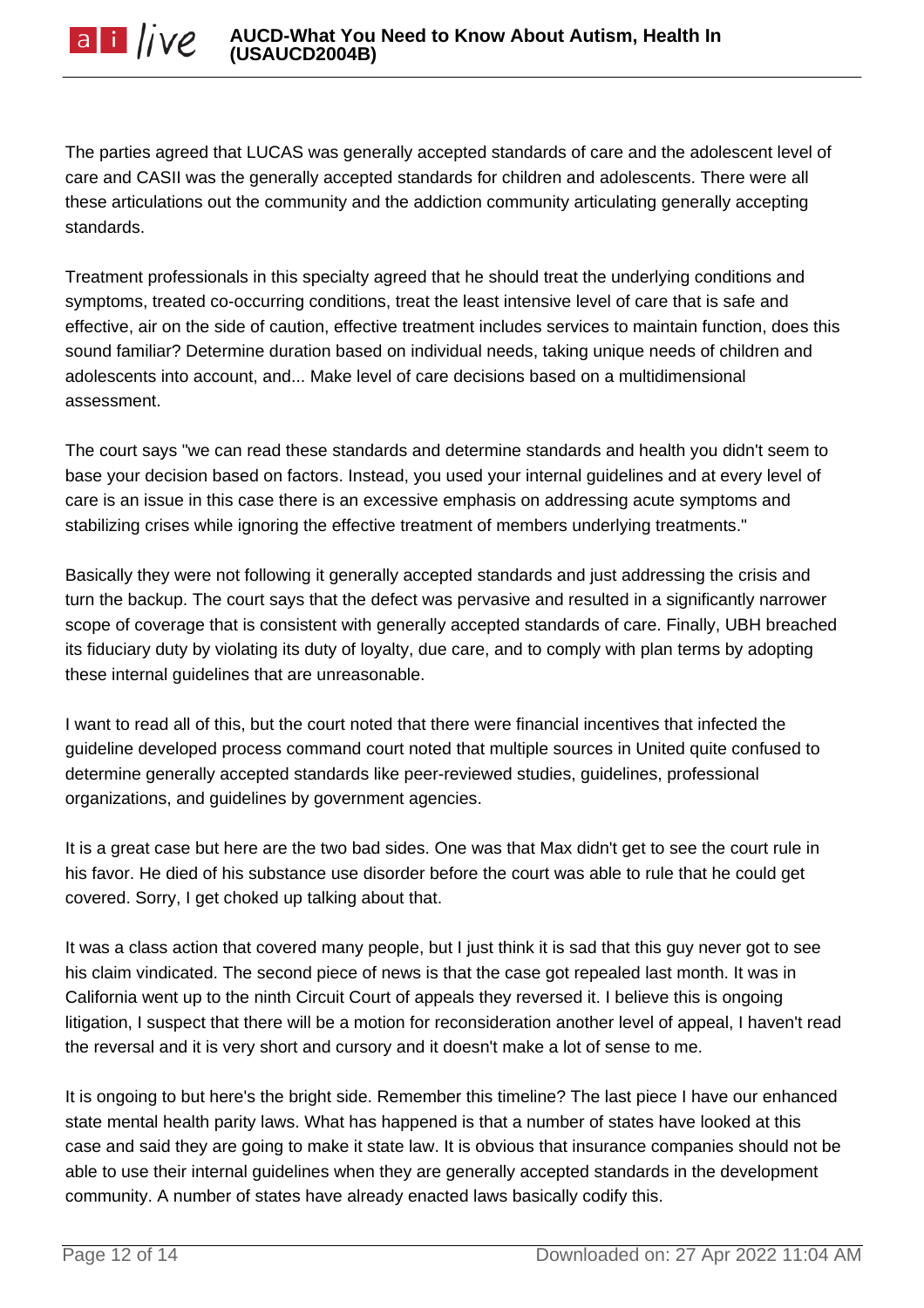For example, Senate Bill 855 passed in California a couple of years ago says that a health insurance company shall base any medical necessity necessity on a current generally accepted standards of mental health substance use disorder care.

They said that in conducting a review, the planet shall apply the criteria and guidelines as set forth in the most recent versions of the treatment criteria developed by the nonprofit professional association for the relevant clinical specialty. The plants cannot apply different additional conflicting or more restrictive utilization review criteria than the criteria set forth in these sources.

While we may ultimately lose the victory in the Wit case which is yet to be determined because it is on appeal, it almost matter or won't matter more and more states passed these laws because of the states are saying that they will outlaw this altogether and it doesn't apply just to United.

Every health insurance company in California, the health insurance companies – let's go back to autism, they cannot make medical necessity determinations using their own internal guidelines anymore. They have to use the relevant guidelines developed by the community.

For example, in the ABA world. This is the document put out by the BACB 12 years ago, 'Applied behavior analysis treatment of autism spectrum disorder'. This now applies to CASP, they transferred the intellectual... A couple of years ago. This set forth who appropriate providers are, what the delivery model should look like, how much supervision is required, how you work with caregivers, discharge and transition planning.

Health insurance companies have to utilize this document or something similar, they cannot come up with their own guidelines. Oregon passed, I believe Oregon has since passed the same law in Illinois as well, it is spending some other states.

...

I will make two quick points. I said I come back to the affordable care act of 2010, the only reason why I have the affordable care act, it is not a mental health parity law but it is relevant for this reason. Remember how I said the mental health parity law didn't apply to small group plans? New paragraph that changed with the affordable care act of 2010. It said the mental health parity law should apply to small group plans as well. Now it does apply to small group plans. We actually have an appeal guide free on our website and I just accepted, excerpted a couple of pages.

This table shows whether mental health parity requirements apply in all of these different types of health insurance coverage. If you have a commercial large group plan, yes. A commercial smoker plan, yes. A commercial small group plan that is grandfathered – do you remember under the ACA there are certain planned that her grandfather? Mental health parity doesn't apply.

If you have a question about whether a particular policy that you have or you are working with and whether mental health parity protections apply I recommend you go on to the CAS Pete website,